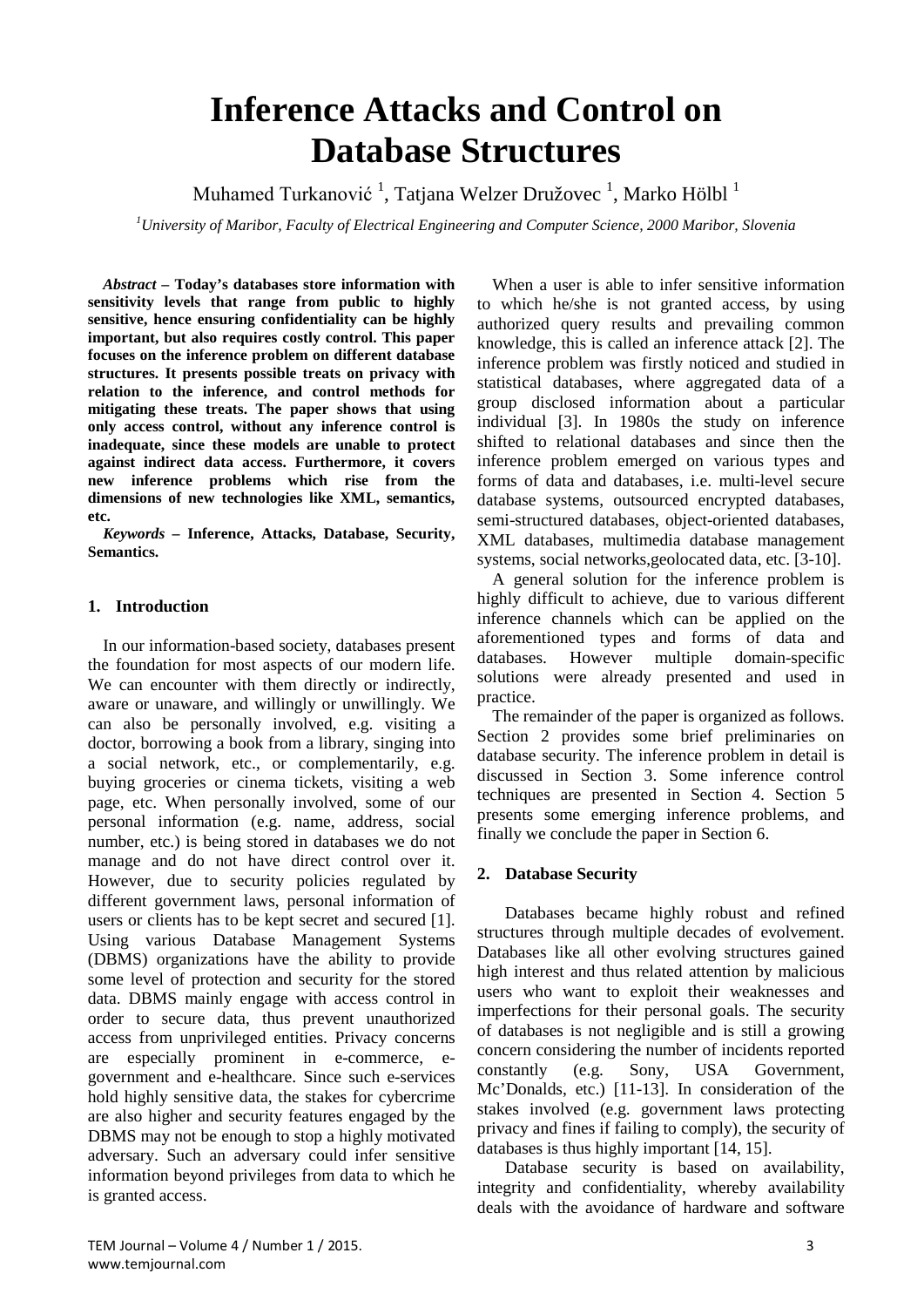errors and providing access to information whenever needed; integrity with the protection from unauthorized data access and illegal modification; and confidentiality with the protection of unauthorized data disclosure [16]. Typical layers of database security can be classified into physical security, network security, encryption, authentication, auditing, and backups [1, 16]. The physical security depends on the security of the host machine and the operation system. The network security layer engages with firewalls and networkbased intrusion detection systems. Traditionally the main focus is on the authentication layer i.e. access control, managing user privileges to database objects. There are three access control models which prevent direct unauthorized access to data i.e., Discretionary Access Control (DAC), Mandatory Access Control (MAC), and Role-based Access Control (RBAC) [17]. If not properly configured DAC can be exploited by a malicious user by giving access right to a user from lower security level. Since MAC is controlled from a single administrator, such problems are avoided.

Privacy intrusions take place even in the presence of privacy and access control systems due to social engineering and inference channels.

# **3. The Inference problem in databases**

This section briefly describes the inference problem while presenting some basic preliminaries and examples. In addition the section presents additional information on inference problem in different forms.

Categorizing database inference to a group of information security attacks is very hard, due to the fact that it leverages the human mind and a logic approach in order to infer secure data. For better understanding of the topic we firstly give the meaning of the word "inference", which is "forming a conclusion from premises" [18]. Inference occurs when a malicious user infers some protected or private data without directly accessing it [19]. In this example "direct access" denotes an access or a query which is allowed for a specific database user. For example inference can also occur on Discretionary Access Control (DAC) systems where users have rights and grants to explicitly access only parts of the database. As mentioned in the previous section, database protection methods like access control only protect data from direct attacks, thereby leaving a gap for highly motivated and skilled adversaries who use indirect inference channels to access secure data. Such adversaries can be hackers, paid by a private company to infer secured data of a rival company; to infer private information on an employee, etc. Other examples are e-healthcare services and medical

databases which are especially vulnerable to such attacks because they store private and confidential information in conjunction with corresponding medical domain knowledge.

An example of an inference problem in healthcare was presented by Farkas et al. [3], where a scenario of a fictive Jane Smith was discussed. Consider Jane Smith who undergoes some genetic tests to determine if she has mutated BRCA1 and 2 genes, which indicate increased risks for developing breast cancer. Ms. Smith pays for the testing herself and instructs her physician not to release any information about the testing to her health insurance company. Unfortunately the test results were positive and indicate a high possibility for breast cancer. Ms. Smith's physician immediately schedules her for mammography every six months in order to keep an eye on a possible breast cancer. Ms. Smith regularly goes to the mammography, and the bills for it are sent to her insurance company. Since regular mammography is done only on possible breast cancer patients Ms. Smith's insurance company terminates her insurance and thus violates her privacy without consequences.

Releasing authorized data can also lead to indirect disclosure of other related but private data via inferences. An example of such an inference problem can be seen in an extensive data reidentification experiment run in 1990 by the United States Government [16]. Data re-identification is a method for generating anonymous data in data warehouses through static manipulation of stored sensitive data. The goal of the experiment was to determine how many individuals were identifiable only by some non-sensitive demographic values. The results showed that 87% of 248 million US citizens could be uniquely identified based on the combination of gender, date of birth and a five-digit ZIP code.

The mere existence of various inference vulnerabilities are because of the interconnections between non-protected, non-sensitive and accessible data provided to the users, and the protected sensitive data [2]. Such an interconnection is unavoidable and very hard to detect.

# *3.1. The AERIE model*

A characterization of the inference problem was presented as a model called AERIE (Activities-Entity-Relationships-Inference-Effects) by a research project at the University of Alabama [20]. It engages with the entity-relationship model (ER-model), whereby it characterizes possible inference channels in terms of an entity, activity, and relationships. The model correlates desired secret data with the target of an inference attack, which in turn is expressed in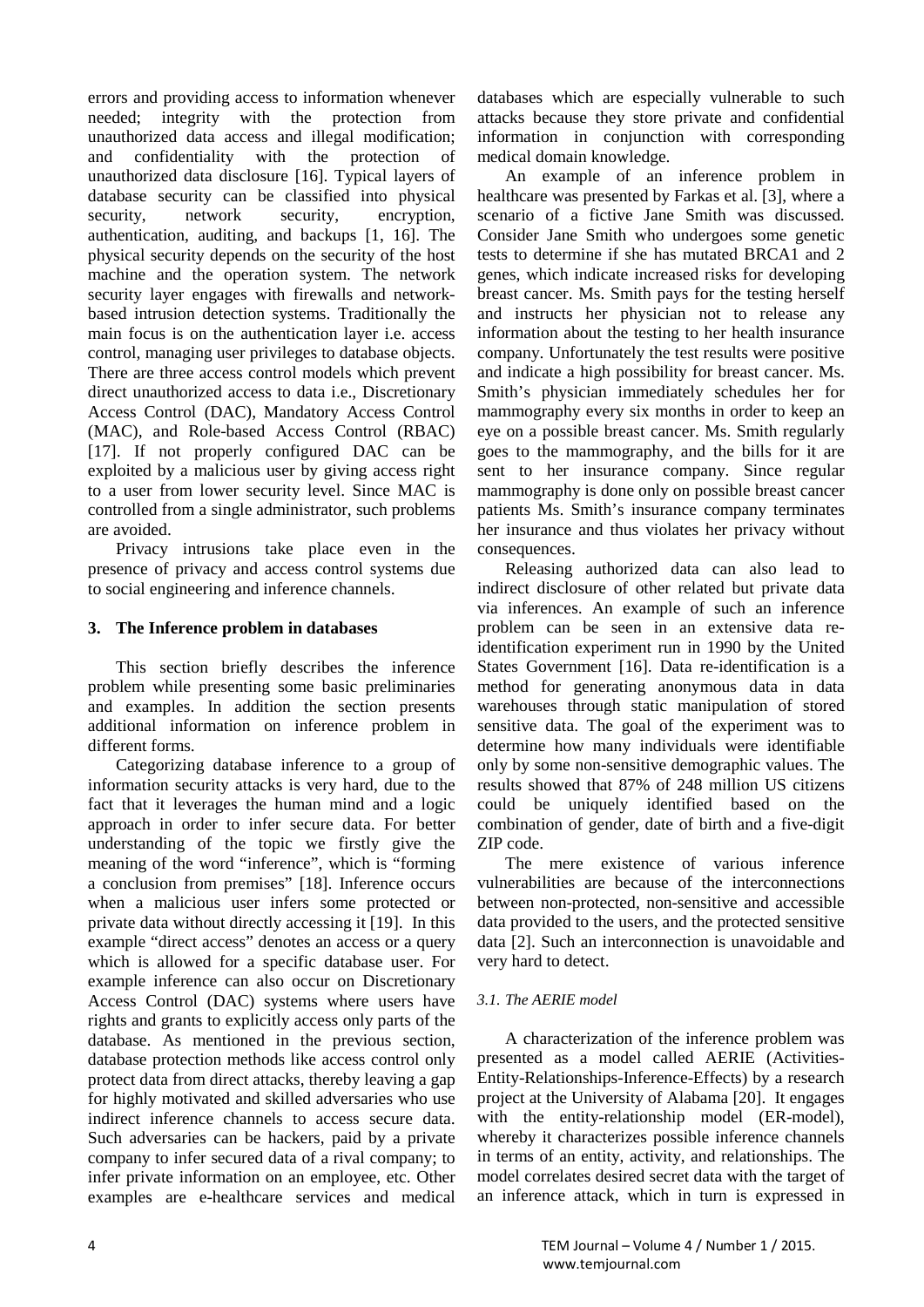terms of a construct of the model. According to the model, there are six types of a target: Entity Materialization, Activity Materialization, Entity-Entity Relationship, Activity-Activity Relationship, Entity-Activity Relationship, and Relationship-Relationships Relationship.

An example of an Entity Materialization inference would be infering that a growing season (i.e. entity) in a farming community is underway based on the increased database entries of sold fertilizers, seeds or pesticides. An Activity Materialization example is when based on ordering of an ice axe and low-temperature sleeping bags, one can infer that a winter mountain climbing expedition (i.e. activity) is about to occur. An Entity-Entity Relationship inference example is when one can infer a company (i.e. entity) that is supporting a project (i.e. entity) based on an employee of the particular company attending a pro-project meeting. An Activity-Activity Relationship inference example is when one can infer that cotton picking (i.e. activity) has occurred based on daily database entries of ginning (i.e. activity) activities. An example of the Entity-Activity Relationship is when one can infer that a company (i.e. entity) is adopting new manufacturing processes based on orderings (i.e. activity) of new equipment. For the Relationship-Relationship Relationship consider two relationships. One is a sorted list of student names. Another is a classroom setting based on the student names and numbers. One could infer that grades associate with each student's name.

The examples of the AERIE model presents the fact that database owners should always assume that an adversary has extensive familiarity with the specific domain of knowledge related to our database entities and is going to use it to indirectly access secure and private data.

# *3.2. Inference Rules*

In order for a database administrator or a database security developer, to understand the inference problem, he/she needs to understand the possible inference attacks. In the late 1980s, Yip and Levitt identified six inference rules, which an adversary could use to infer data from a secure and protected database [16, 19]. The rules cover the intersection, difference and union relationships between multiple query results [19]. The rules were used to prepare an inference detection system, which tries to detect if an adversary could indirectly access data using combinations of multiple queries. The identified inference rules are: split queries, subsume queries, unique characteristics inference, overlapping inference, complementary inference, and functional dependency inference.

When a query can be split into two smaller inferred queries, which are in respect to one another, this is called split queries. The idea is to identify some returned records of a query which are related to some other query and use it to deduce or infer some information which was meant to be protected. For example, an adversary can issue a query requesting salaries of all employees aged 40. The query returns two records. The adversary then issues a query requesting the age of all managers, which returns one record of 40. The adversary can now conclude that the bigger value of the first query is the salary of the manager.

The subsume queries rule searches for possible relation between two query results, whereby the first query result returned records which all share a common attribute. This common state could be used by an adversary to infer data from the second query. For example, an adversary issues a query requesting the salary of all employees aged 30. The query returns one record, meaning that all employees aged 30, have the same salary. Since the adversary knows, that a specific employee is 30 years old, he/she infers that his salary is the one from the first query.

When a certain group of attribute values of a query result uniquely identifies a record, or when all but one record of a query result could be obtained by another query, this is called the unique characteristics rule. For example, let us assume that an adversary knows that only one manager in a company is 40 years old. He/She than runs two different queries requesting the attribute pair AGE-SALARY. The first query request all employees older than 40 and the second query, all non-manager employees older than 40. If the query results are the same except of one record than we know the age and salary of the manager.

The overlapping rule tries to identify commons of multiple queries in order to obtain sensitive information. For example an adversary issues multiple queries requesting the salaries of all the janitors, the salary of all the employees aged 40, and the salary of all the employees from the town Highville. The adversary than uses the intersection on those query results, and if it returns one record, he inferred the age, town and a salary of a specific janitor.

In contrary to the overlapping, the complementary inference uses the difference between multiple query results, i.e. negating the overlapping inference, while functional dependency inference leverages the database schema level dependencies [16].

As stated by Yip and Levitt, these rules are sound but they are not complete, since inference attacks can be highly unpredictable and relying only on such rules is insufficient [19]. The rules are a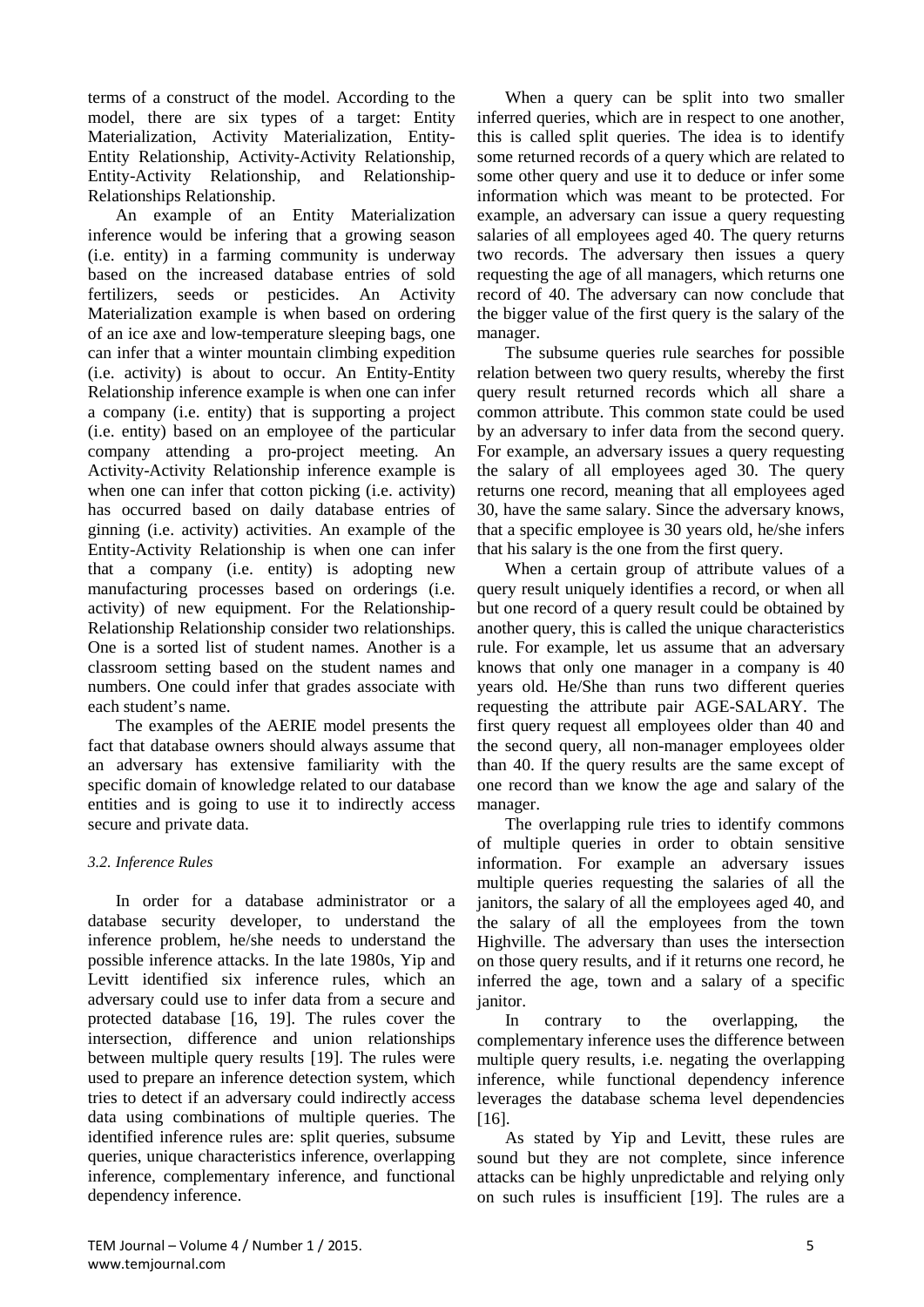good start when trying to identify the basic inference vulnerabilities of a database, since they can present possible inference channels through the correspondence of multiple query results.

# *3.3. Data Mining*

In the logical inference type of attacks an adversary uses association rules to make logical assumptions about data. Such association rules are like those apparent from data mining processes [21]. Data mining techniques are used for searching patterns and building rules from data and associations of those. Adversaries usually know what they are looking for, while engaging with an inference attack attempt. An adversary with high preknowledge of a domain which is part of his desired but secure data is likely to be much more efficient in an inference attack. For such preliminaries adversaries could turn to data mining processes which can utilize any form of publicly available collected data in order to gain additional preknowledge. The correlation with inference and data mining can be seen in the example that data mining techniques could predict associations or induce multiple records of a particular word inside of a group of documents stored in a database [21]. Having some predictions, they could be put into rules and applied in inference techniques to infer the desired data.

# *3.4. Statistical Databases*

The inference problem was firstly studied in statistical databases and mentioned in literature in 1970s with contributions of Dalenius and Schlörer, whereby Schlörer presented the database community and Dalenius the statistical community [2, 22]. The interest in the statistical community shifted to inference control in the 1990s where the discipline was further developed under the names of Statistical Disclosure Control and Statistical Disclosure Limitations [22].

Statistical databases are used to provide simple summary statistics on data sample groups stored in databases. The goal of statistical databases is to cumulate new information based on the stored data without exposing single individual values. The group samples in statistical databases are mostly groups of individuals, i.e. population, and are used for ecommerce, medical research, census taking, etc. Since a single sample of such a group model is an individual, exposing data stored with it would mean exposing private and personal information. Because of such operating environment, statistical databases have to be highly secure and engaged in special security features. In the past released information

was mainly in the form of microdata, i.e. precomputed statistics, while in contrary today the demand is to release the specific data, i.e. microdata, to allow additional analysis on them when needed.

Providing simple summary statistics in statistical databases means using only database query functions like SUM, COUNT, AVERAGE, etc. [23]. Hence, any query which does not use such functions is not allowed or rejected (e.g. SELECT \* FROM table). Providing such a security environment is relatively simple but the real security problem of statistical databases is how to allow such simple summary statistics on protected and information while preventing any form of compromise like inference.

A statistical query is more formally representable in the form SF(QE, N), where SF stands for Statistical Function, N is an attribute (e.g. salary) to which this function is applied, and QE is a qualification expression which can have multiple query sets (QS) connected by logical operators (i.e. AND and OR) [24]. An example of a statistical query is: SUM( (GENDER=Male AND D-BIRTH=1987), SALARY ). In this example the query expression [(GENDER=Male AND D-BIRTH=1987)] has two query sets (GENDER=Male) and (D-BIRTH=1987), connected with an operator AND. The attribute on which the SF is applied is SALARY. The explanation of the query is "Looking for the sum of the SALARY for all individuals who are male, and were born in the year 1987". The complexity of a query is proportional to the number of queried attributes in the query expression, meaning that more attributes are in the query expression, more likely it is that confidential information is disclosed [24].

# *3.5. Example and attacks on statistical databases*

For the better perspective, we show an example of an inference attack on the statistical database. Let us presume that an adversary has access to a database of some governmental healthcare project. As aforementioned, he/she can only use statistical functions to aggregated data and reveal some statistical information. At the beginning he/she constructs a query:

[1] SELECT COUNT WHERE Gender=Female AND ZIP\_Code=19000 AND Sterilization=Yes.

Let us assume that query 1 returns the value 115. The adversary now knows that there are 115 women from the town with the ZIP code 19000 (e.g. let us assume this is a fiction town with name Highville) which have undergone a sterilization procedure. Since this is mainly a statistical value it is totally legitimate and could be used for further statistical evaluation. The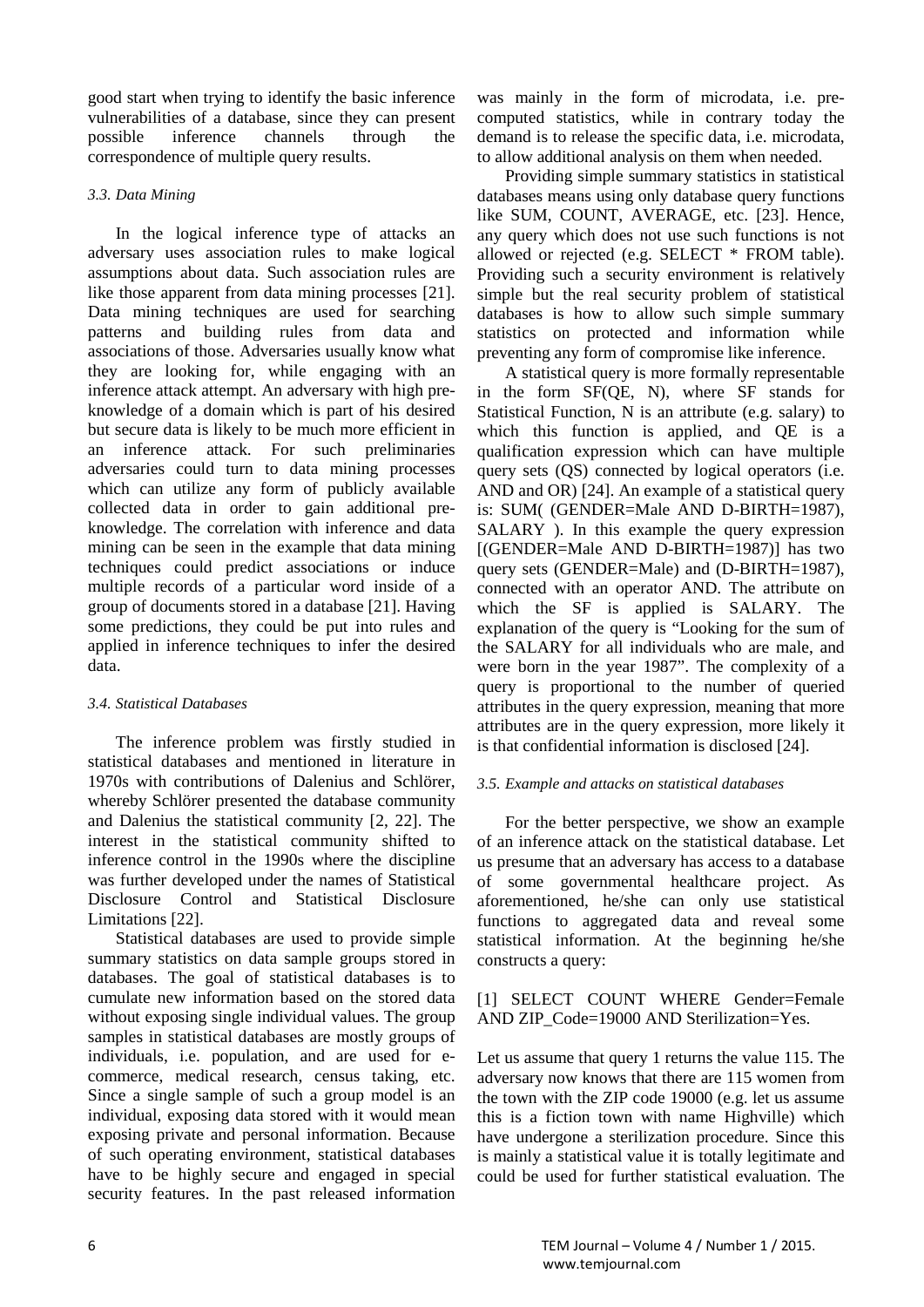adversary now goes further and constructs another query by adding additional query sets:

[2] SELECT COUNT WHERE Gender=Female AND ZIP Code=19000 AND Sterilization=Yes AND Y-Birth=1978.

Now, suppose query 2 returned the value 15. The adversary added one additional query set (Y-Birth=1978) which further aggregated the data and revealed that there are only 15 women in Highville which were born in the year 1978, and have undergone the sterilization procedure. The query result and the query itself are still legitimate after the modification since no individual and personal information were revealed, thus there are no privacy violations. As aforementioned an adversary usually knows what he/she is looking for while executing inference attacks, meaning he/she alters the queries in such a way that they reveal the most targeted results. We also mentioned that an adversary has usually some pre-knowledge of the data domain, meaning he/she could know about some subgroups which could be accumulated inside the database, thus use such knowledge for better inference attacks. Having this in mind let us assume the adversary is a governmental employee who suspects his/her coworker has undergone a sterilization procedure. He/She knows that his/her coworker lives in Highville and was born in the 1978. Till know, without violating any privacy policy, the adversary found 15 women with such a profile who have undergone the sterilization procedure. One of these women could be his/her coworkers. Using his/her domain and pre-knowledge the adversary further alters the query by adding an additional query set:

[3] SELECT COUNT WHERE Gender=Female AND ZIP\_Code=19000 AND Sterilization=Yes AND Y-Birth=1978 AND Governmental\_Employee=Yes.

Unfortunately, query 3 returned the value 1. The adversary has now found only one person which accommodated with the query set search conditions. Having this indirect information the adversary can be almost sure that the query result is pointing to his/her coworker, thus revealing confidential information without breaking the security policy of the database. This type of an inference attack is called Single Match [25].

To mitigate the inference problem, a highly simple method as a solution comes to foreground, i.e. monitoring each query and disabling those aggregated query results which include only one tuple of data, hence avoiding the problem of revealing confidential information of a single record.

Moreover a threshold could be set higher (e.g. 5), thus further lowering the probability of inducing confidential and secret information of a single record. Using such a technique, our adversary would be deprived of the last query result since it included only a single record of aggregation, thus disabling him/her the possibility of revealing confidential information of a possible coworker. This method is called Query Set Size Control (QSSC) [26]. Unfortunately, as much as this would be a solution for the aforementioned problem, this is only a fraction of the inference possible and would not cover all the inference security. For demonstration, an adversary could use multiple query results with different query sets which are over the threshold, and run multiple complements on those results, thus still being able to reveal confidential information. Such an approach leads to attacks called trackers [26] and QSSC is ineffective against such attacks. Since solving the inference problem is highly complex, we will discuss the Inference Control and its methods in a separate section.

Other inference attacks on statistical databases are Arithmetic Means, Diophantine inference or linear system attack, Addition aggregate, and Partitioning [25]. The aforementioned trackers are an example of the Diophantine linear system (DLS) attacks. The DLS attack leverages the possibility of having several query results with different sets of records. Using such gathered data an adversary can construct a linear system and try to solve it in order to obtain unknown data or confidential information. To solve the linear systems the adversary constructs several Diophantine's linear equations based on values already gathered. The Diophantine equations are indeterminate polynomial equations and are used for finding integers, whereby there are always fewer equations than unknown variables [27]. An example of the equation is:

 $A x1 + B x2 + C x3... = R1$ 

Here R1 represents the size of the records and  $x1, x2$ , x3 the unknown variables. Since Diophantine equations define algebraic curves, the linear system is constructed as a matrix of equations and solved with the help of algebra:

$$
A x1 + B x2 + C x3... = R1A x1 + B x2 + C x3... = R2...A x1 + B x2 + C x3... = R3
$$

While solving the system, the individual unknown variables and thus results are revealed.

Further, the Arithmetic attack leverages the arithmetic means of a query set whose cardinality is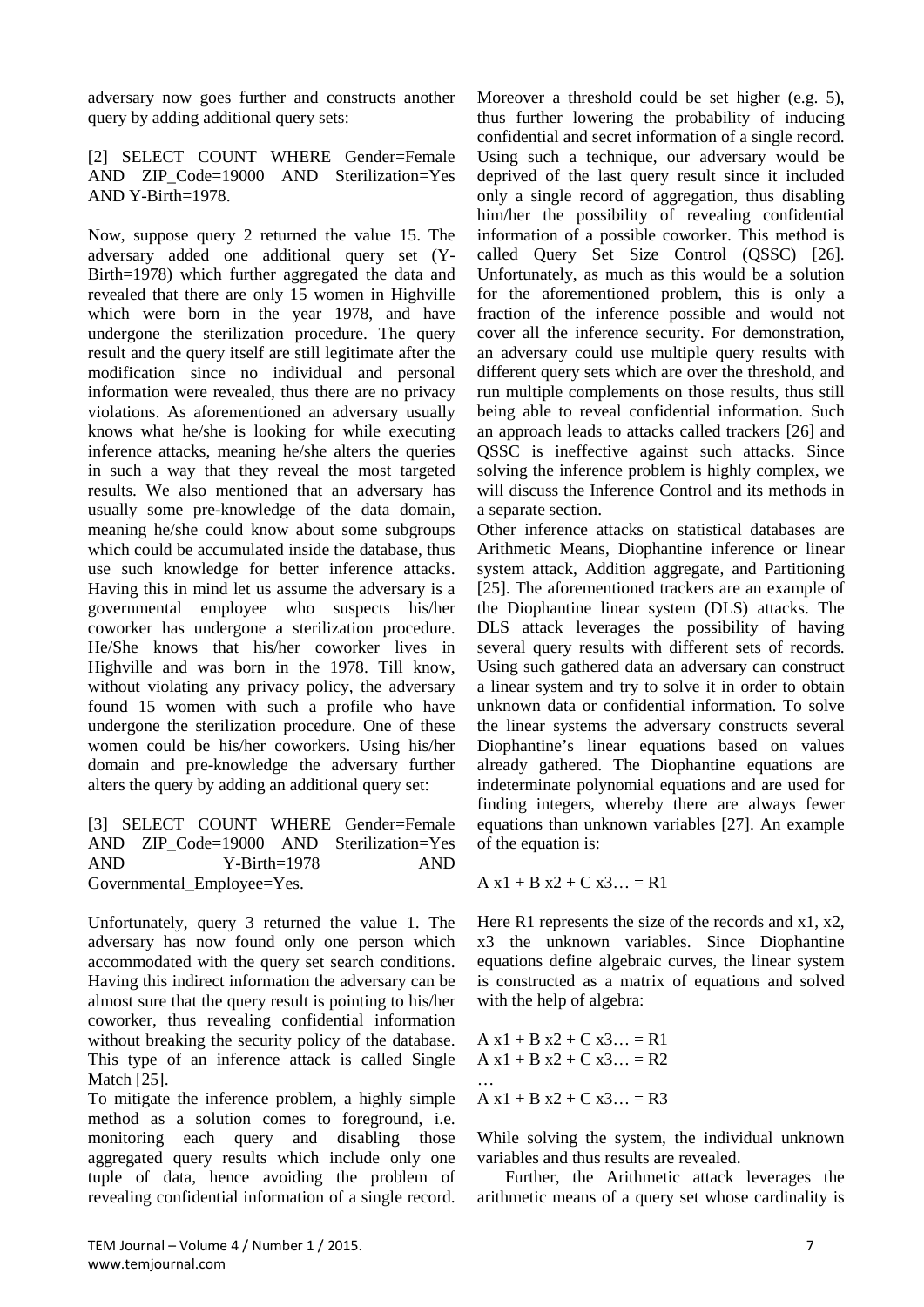in the range [a, N-a], where  $N^*2^*a$  is the total number of records in the database [25]. Explained, such attack can reveal the size of a table by having results of the averages of varying fields of the same table. With such gathered knowledge an inference derivation can easily be started. In addition aggregate attack leverages the SUM function to infer protected information. By using multiple SUM query results an adversary could disclose information by calculating the difference between those. The partitioning attack in contrary uses low-frequency groups to infer new information [25]. Low frequency groups consist of a small number of entities which in contrary make a large proportion of data. The idea is that an adversary leverages multiple queries which return a small number of data and uses them to cancel each other out, leaving the desired data.

As it can be seen, the problem with inference is that there were no direct security violations, since such would be detected and blocked by DAC or MAC. The real issues are the indirect, highly logical attacks which work under the rules of the security policy and are thus undetected. Since inference attacks cannot be foreseen, database security managers always have to assume that an adversary is highly motivated and has a broad spectrum of domain knowledge.

Since multiple types of statistical database exist, some are more vulnerable to inference attacks than others [25]. Of the eight types of statistical databases, i.e. delay, dynamic, static, dedicated, centralized, decentralized, immediate and shared, the last three have the biggest risks of inference attacks.

# **4. Inference control and data anonymity**

A solution for the inference problem, which would be general, is highly difficult or even impossible to achieve, since an adversary could apply some deep pre-knowledge in performing an inference attack [20]. The inference problem is specific in a way that it is almost an utopian goal, hence it cannot be solved by traditional access control methods, as the disclosure of sensitive information is not derived from unauthorized access but from authorized ones which use high developed background knowledge of a specific domain [2]. This section presents some most prominent inference control methods and techniques and helps understand the complexity of the inference control.

# *4.1. K-Anonymity*

Having in mind the above aforementioned experiment in section 3, where 87% of included US citizens could be uniquely identified based on the combination of gender, date of birth and the ZIP code, a question comes to mind, how to publicly release a database without compromising individual privacy? Based on the experiment's result it can be seen that hiding unique identifiers, like name or social security number is not enough, since data released could be linked with other publicly available information and used to re-identify an individual.

A model for protecting privacy called kanonymity was introduced in the late 1990s by Samarati and Sweeney [28]. It enables sensitive information to be released without threatening privacy. The objective for k-anonymity models is to disseminate statistical microdata via generalization and suppression in a way that individual privacy is sufficiently protected against recognition of the subjects to which it refers.

K-anonymity model tries to satisfy one of the main requirements of the statistical community to release data which should be indistinguishably related to less than a certain number of records, i.e. every tuple released cannot be related to fewer than k respondents, i.e. the sensitive information of the tuple should be identical with at least k-other tuples [16, 29]. It is important to mention that all requirements of k-anonymity apply to release tables only, and not on the data available externally to adversaries which can be used for linking. A formal definition of kanonymity requirement is as follows [29]:

**Definition 4.1.**Each release of data must be such that every combination of values of quasi-identifiers can be indistinctly matched to at least k respondents.

Quasi-identifiers represent sets of attributes included in the private table, which are also externally available and can be exploited for linking. These are non-explicit identifiers which remain after explicit identifier (e.g. name or social security number SSN) are removed.

K-anonymity is mainly used as a static method for increasing data anonymity and is as such not directly an inference control method but uses some techniques which are similar or the same those of inference control. Furthermore, by assuring kanonymity on released data, some obvious inference channels are closed. As already mentioned, kanonymity focuses on two techniques in particular to increase data availability i.e. generalization and suppression [16]. These techniques are highly desirable since they preserve the quality of individual tuples, i.e. truthfulness of the information, as in contrary to scrambling, sampling or swapping. Generalization uses general values to substitute them with some value of a given attribute (e.g. postal address generalized to a street, dropping the number). Suppression is used as a method which can reduce the amount of generalization necessary to satisfy the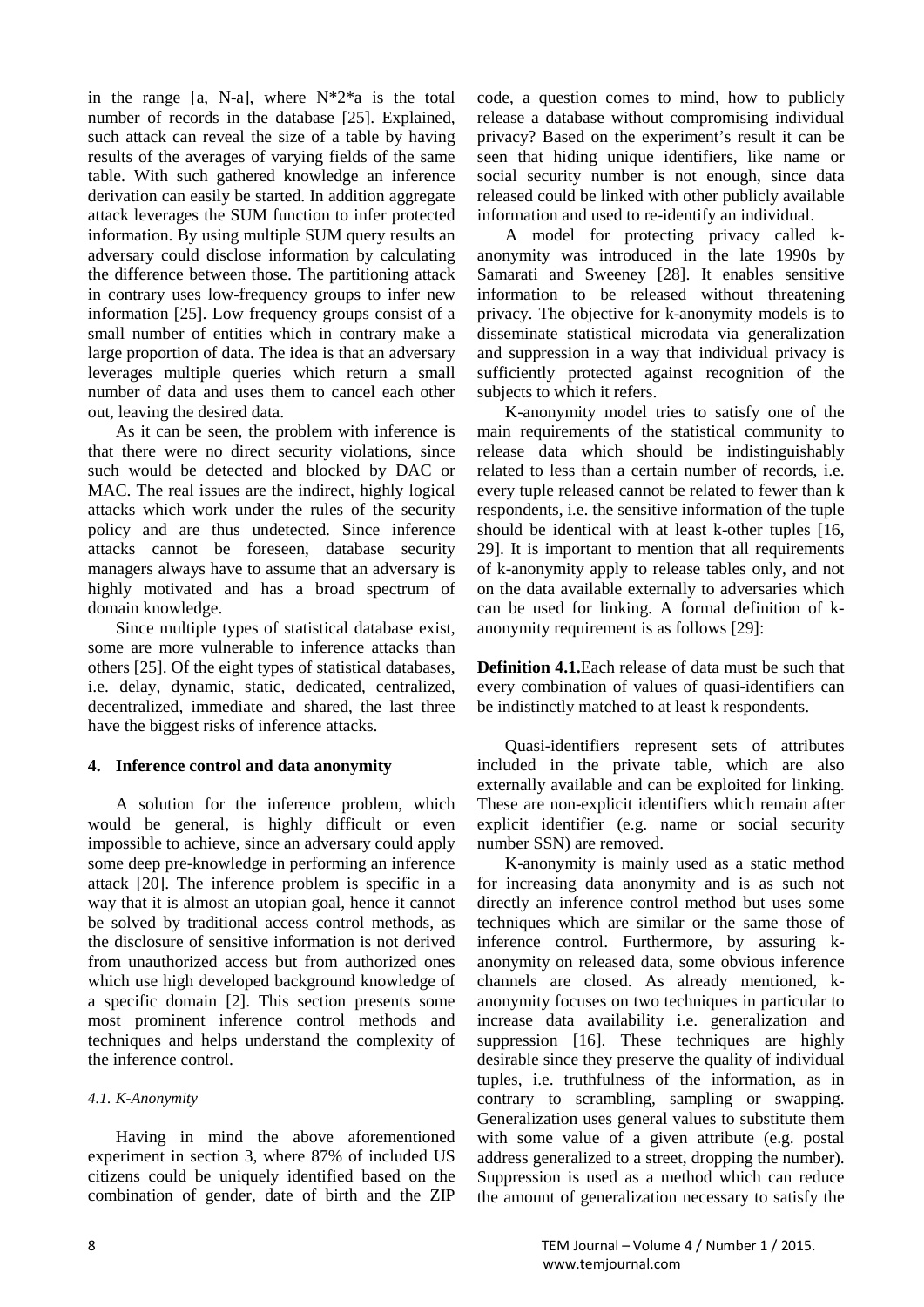k-anonymity constraint. In other words, suppression is used to moderate the generalization process when a limited number of tuples with less than k occurrences would force a great number of generalizations [29].

The main difference between typical inference control and the k-anonymity process is that inference control typically hides sensitive values through aggregation or by blocking the retrieval of query results, while k-anonymity releases the whole package including the sensitive values, but anonymously [26]. Thus each record in a table under k-anonymity requirements, shares the same identifying values with k-1 other records, hence any attempt of linking a record with an individual i.e. real person, ends up with at least k indistinguishable choices.

For the better understanding we show an example of k-anonymity using the same scenario as in section 3. Let us assume we have a database populated with

| Name     | <b>SSN</b> | Date of birth | <b>Sex</b> | ZIP      | Governmental emplovee | Procedure                | $\cdots$ |
|----------|------------|---------------|------------|----------|-----------------------|--------------------------|----------|
| Jackson  | 12502      | 1978          | F          | 19000    |                       | Sterilization            | $\cdots$ |
| Smith    | 85462      | 1987          | F          | 19120    | Y                     | Kidney Transplant        | $\cdots$ |
| Li       | 21511      | 1982          | F          | 19888    | N                     | Sterilization            | $\cdots$ |
| Rajesh   | 51512      | 1978          | M          | 19120    | Y                     | <b>Hearth Transplant</b> | $\cdots$ |
| Manderly | 22151      | 1965          | F          | 19000    | Y                     | Sterilization            | $\cdots$ |
| McMillen | 56222      | 1959          | F          | 19000    | N                     | Sterilization            | $\cdots$ |
| $\cdots$ | $\cdots$   | $\cdots$      | $\cdots$   | $\cdots$ | $\cdots$              | $\cdots$                 | $\cdots$ |

*Table 1.Private table with medical and personal data.*

*Table 2.K-anonymity private table.*

| Name     | <b>SSN</b> | Date of birth | Sex      | <b>ZIP</b> | Governmental employee | Procedure     | $\cdots$ |
|----------|------------|---------------|----------|------------|-----------------------|---------------|----------|
|          |            |               |          |            |                       |               |          |
| Person   | Number     | 78-90         | F        | 19***      | Not released          | Sterilization | $\cdots$ |
| Person   | Number     | 78-90         | F        | 19***      | Not released          | Transplant    | $\cdots$ |
| Person   | Number     | 78-90         | F        | $10***$    | Not released          | Sterilization | $\cdots$ |
| Person   | Number     | 78-90         | М        | 19***      | Not_released          | Transplant    | $\cdots$ |
| Person   | Number     | 55-76         | F        | 19***      | Not released          | Sterilization | $\cdots$ |
| Person   | Number     | 55-76         | F        | 19***      | Not released          | Sterilization | $\cdots$ |
| $\cdots$ | $\cdots$   | $\cdots$      | $\cdots$ | $\cdots$   | $\cdots$              | $\cdots$      | $\cdots$ |

data from a governmental health project. In this example the government cannot initialize a statistical database since macrodata, i.e. aggregated data is not enough for a specific research. The research group funded by the government requires the microdata in order to fully engage with the analysis, but is still not allowed to see private and sensitive information of individuals. The governmental group responsible for the security of the gathered data has to release the database (e.g. Table 1) without compromising individual privacy.

The group responsible for the security of the data decides to use the k-anonymity concept to ensure data anonymity before releasing the private and secure data. The group engages with the generalization technique described earlier to increase the anonymity of the data. The result of the generalization process can be seen in Table 2.

Since the new table satisfies the k-anonymity requirement, it can be released without the fear of exposing any individual's private information.

#### *4.2. Inference control subdisciplines*

The inference control has evolved into three subdisciplines, i.e. Tabular Data Protection (TDP), Queryable Databases (QD), and Microdata Protection (MP) [22]. We further briefly describe each of the subdisciplines separately.

#### *4.2.1. Microdata protection*

The MP is the youngest subdiscipline and is continuously evolving. One of the emerging concepts of microdata protection is k-anonymity, which we presented in the previous subsection [30]. As already defined earlier in the previous subsection, the goal of Microdata protection is to generate such microdata (e.g. Table 2), which defers from the original set of data (e.g. Table 1) in such a way that the disclosure risk is low, meaning that the risk of an adversary using the generated and protected data (e.g. Table 2) to determine confidential information on a specific individual among those in the original set (e.g. Table 1) is highly low. Another requirement of microdata protection is that user analysis on original data set (e.g. Table 1) and protected data set (e.g. Table 2)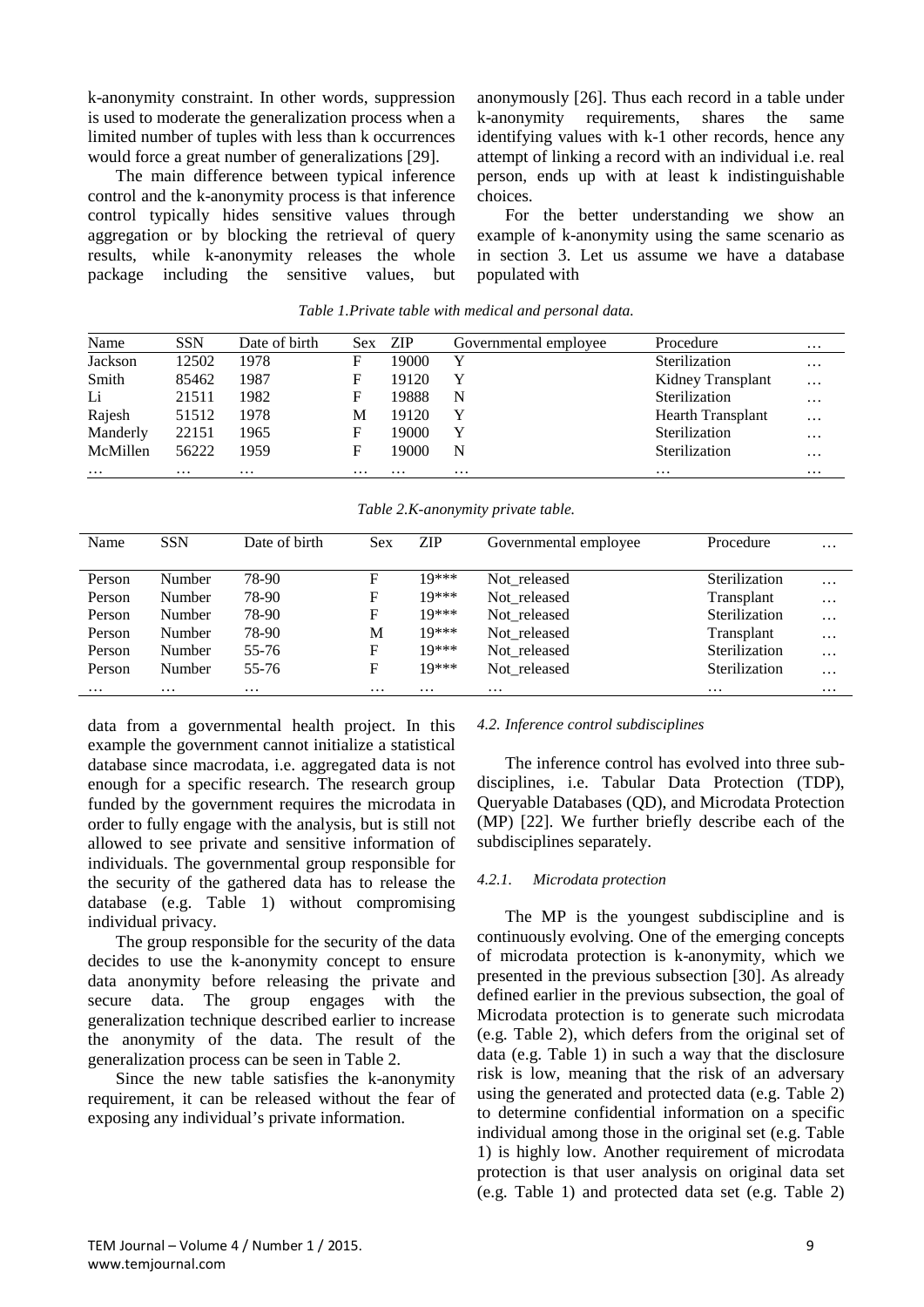yields the same or at least similar results [22]. Methods of microdata protection, regardless to kanonymity concept, can be classified into two categories, i.e. masking original data and generating synthetic data. The first category consists of perturbative and non-perturbative methods, whereby both aim to generate modified versions of the original microdata sets. Before releasing the data the first category distorts the data using noise addition, aggregation, swapping, etc., while the second does not alter data, but uses suppression or reduction of detail [22]. The second category, i.e. generating synthetic data, in contrary tries to generate data while preserving some statistical properties of the original one.

# *4.2.2. Tabular Data Protection*

TDP is the oldest and best established subdiscipline of the inference control and was used by governmental statistical agencies worldwide to publish static aggregated information [22]. Such public releases had to be backed up with a security aspect in such a way that no confidential information of an individual among those inside the aggregated data could be inferred. For tabular data, information could be extracted by small cell counts in categorical data, e.g. identifying a small hospital in a particular region based on the small number of reported admissions [31]. Other conceivable indirect attacks are: external attack, internal attack, and dominance attack [22]. An example of an external attack is when there is a frequency table "JOB – TOWN" released, and there is only one individual corresponding to a particular Job or a Town. Furthermore a magnitude table with the average salary for each Job or Town is also released, thus exposing the exact salary of the only individual with a particular Job or Town. In case when there are only two individuals corresponding to a particular Job or Town, an internal attack can take place, since the salary of each of those two individuals is disclosed to each other. At last, the dominance attack is when an individual dominates with a contribution of an attribute, i.e. cell of magnitude table, with such scale that his/her contribution upper bounds the contributions of the rest. For example if an individual's salary covers 90% of the sum of all salaries for a particular Job, the same individual has inferred that his co-workers are not doing financially well.

As with the MDP, the TDP has also two groups of methods for disclosure control, i.e. non-perturbative and perturbative methods. The best known nonperturbative method is the Cell-Suppression method (CS), whereby cells which are identified as sensitive by the so-called sensitive rule, are simply suppressed. The sensitive rules are the dominance rule and the

p%-rule [22]. The perturbative methods output tables with modified values. Examples of such methods are Controlled Rounding and Controlled Tabular Adjustment. The first rounds values in tables to a multiple of a rounding base. The second causes less information loss since it tries to find such a table which is highly similar to the original one, but still ensures a protection for all sensitive cells.

The importance of TDP demonstrates the fact that The National Center for Health Statistics of The United States sponsored the development of a software for TDP or precisely disclosure limitation software for two-dimensional tables which was developed by OptTek Systems, Inc. [31].

While choosing an inference protection technique it is also important to keep the technique chosen as secret. This is due to the fact, that an adversary knowing which technique was used to create a protected data set, could use this information to start technique-specific re-identification attacks in order to disclose confidential information. Unfortunately, keeping the technique used secret is not an easy assignment, since an adversary could leverage publicly available database information which gives him/her some clues on the technique used to protect the data. As already mentioned, inference attacks can be unpredictable, since adversaries could be highly motivated and have deep knowledge and skills.

# *4.2.3. Queryable Data Protection*

The idea behind the QD inference control is that aggregated information obtained by a user as a result of multiple successive queries should not enable him to infer specific private and confidential information of an individual. The QD inference control approaches try to protect a confidential vector of numerical data from disclosure through query answers. There are three approaches or methods to prevent such attacks, i.e. perturbation, query restriction (QR), and camouflage [22]. The QD inference control methods differ from each other depending on the correctness of the query results a user requires. If a user does not require deterministically correct answers to queries, the best and simplest method for such is Data Perturbation. The perturbation methods can be applied as input, i.e. before a query, or output, i.e. after a query. The input perturbation usually clones the original data and generates a perturbed database for the user to access. The user can then issue different queries which are not spied. This type is highly bias because of the noise added and is not suitable for dynamic databases [2]. In contrary the output perturbation approach does not change the database, i.e. it does not add noise, rather deals with query replies in a way the results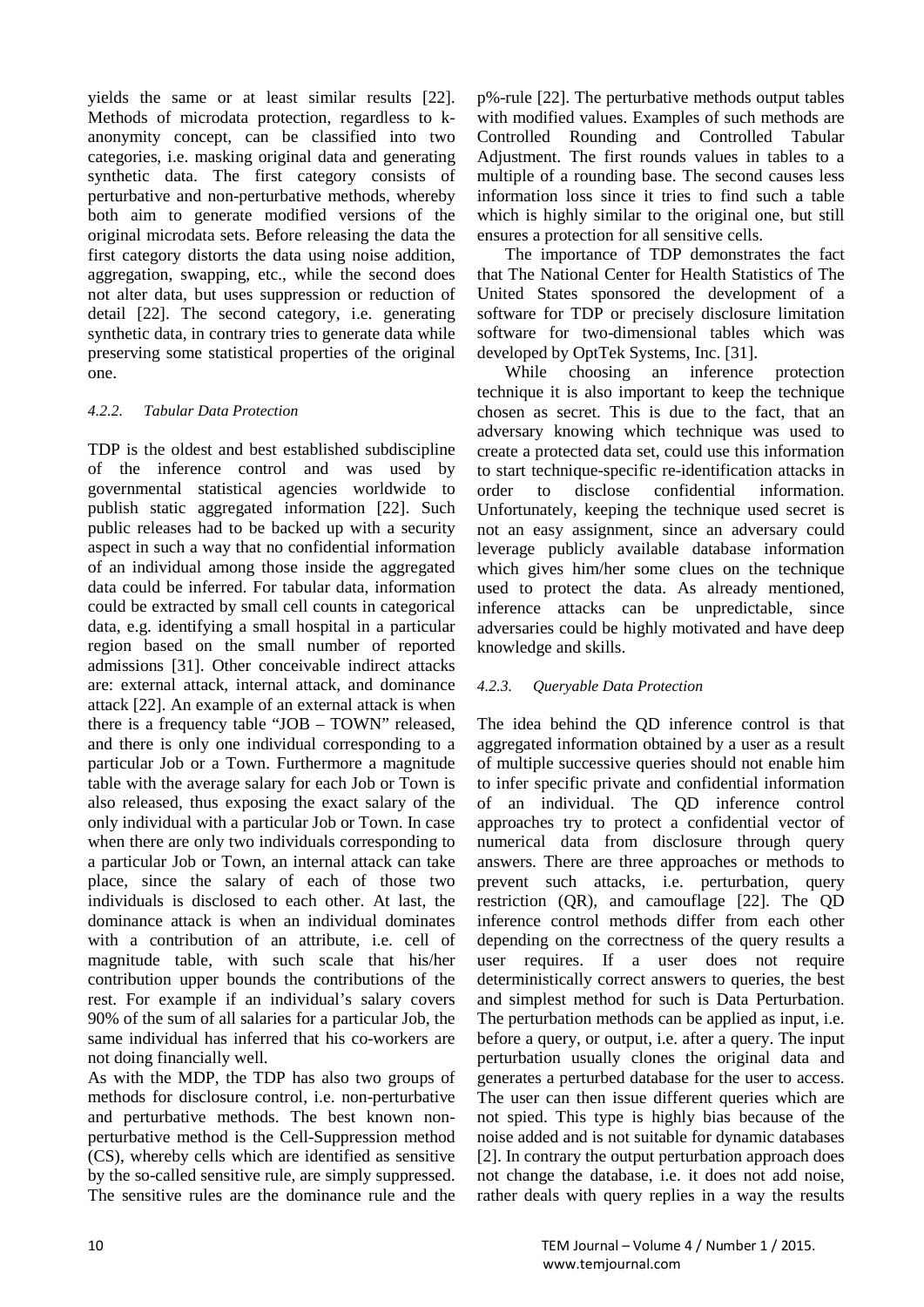are rounded down or up. This approach does not have any bias problems as the input perturbation approach, but has weaknesses in forms of NULL values, which could also reveal useful information to an adversary [2].

When a user requires deterministically correct answers, the QR method is the right answer. We already mentioned query restriction is Section 3. The idea of QR restriction is that when a query returns too much information it should not be revealed to the user. Deciding which query to allow and which to block is done using criteria techniques like Query Set Size Control (QSSC). The QSSC defined a threshold and blocks queries which affect a set of records which are smaller than the threshold. An example of such was presented in Section 3 when we proposed to block the answer of query 3, since it would return the value 1 and thus enable the user to infer sensitive data. A clear depiction of the QSSC process can be seen in Fig. 1. It demonstrates how QSS is partitioned from a table of data. For example if a user issues a query expressions  $[SEX = F AND DEPT =$ A AND B-YEAR  $=$  1931] the partitioning tree corresponds to a unique path from the root to a leaf node, where only one leaf with such information hangs. In this case if the threshold is two, the query is denied.

| ID             | <b>SEX</b> | <b>DEPT</b> | <b>DEGREE</b> | $B-YEAR$ | B-CITY | <b>SAL</b> |  |
|----------------|------------|-------------|---------------|----------|--------|------------|--|
|                |            |             |               |          |        |            |  |
| ı              | F          | A           | $_{BS}$       | 1931     | London | 15         |  |
| $\overline{a}$ | F          | D.          | BS            | 1931     | Paris  | 20         |  |
| 3              | M          | А           | мs            | 1944     | London | 29         |  |
| 4              | F          | Α           | вs            | 1932     | N.Y.   | 25         |  |
| 5              | F          | А           | MS            | 1934     | Paris  | 30         |  |
| б              | F          | A           | вs            | 1960     | Rome   | 15         |  |
| 7              | N          | Þ           | BS            | 1942     | N.Y.   | 15         |  |
| 8              | M          | D           | мs            | 1935     | N.Y.   | 35         |  |
| 9              | M          | м           | Ph.D          | 1937     | London | 45         |  |
| 10             | F          | P           | вs            | 1945     | Paris  | 15         |  |
| 11             | F          | Þ           | BS            | 1950     | Rome   | 15         |  |
| 12             | M          | м           | мs            | 1933     | Rome   | 40         |  |
| 13             | M          | D           | MS            | 1940     | N.Y.   | 35         |  |
|                |            |             |               |          |        |            |  |
|                |            |             |               |          |        |            |  |



*Figure 1. QSSC example - A partitioning tree of attributes SEX, DEPARTMENT, and B-YEAR [24].*

Other methods of QR are Query Set Overlap Control (QSOC), Auditing, Partitioning, Cell Suppression, Implied Queries Control, Order Control, and Relative Table Size Control [2, 24]. QSOC suppresses all query responses which have more than a predetermined threshold of records in common with each prior response. Related to QSOC

is the Partitioning method which in contrary to QSOC denies any query response with a slightest chance of an overlap. The partitioning is used to cluster the database into exclusive groups and a user can only query each group separately and as a whole and not a subset of the group [32]. A variation of partitioning is also micro aggregation which replaces clusters of sensitive data with their averages. The Auditing method is a specific method which works on the server side. The idea is that the server keeps a log of all queries issued and whenever a new one arrives, the server checks the stored queries and the new one combined to determine if an inference channel exists [2, 32]. This approach can brag with higher security since it takes all previous queries in consideration while checking for inference vulnerabilities. This is highly important since an adversary could use already gathered query responses in combination with new ones and construct an inference attack on his side without anyone noticing it. The auditing approach is also user friendly and ensures data truthfulness, since it provides users with normal query results as long as no inference vulnerability is sensed. The main disadvantage of the auditing approach method is it impracticality, since it requires a lot of computational power [2].

At last, when a user requires deterministically correct but not exact answers, Camouflage suffice as a method to protect sensitive information. The confidentiality via camouflage allows unlimited answers to any query type [22, 33]. The idea is to camouflage the confidential vector by making it part of a compact set of vectors.

# *4.3. Proactive inference control techniques*

Inference control techniques can be divided according to the time of the inference detectioncontrol process, i.e. during processing time (i.e. data level or reactive techniques) and during database design time (i.e. schema level or proactive techniques) [20]. The reactive technique or inference detection during processing time was already described above and acts in the way that if an inference channel is detected the query is either refused or the result is modified in order to avoid privacy violations (e.g. query restriction, perturbations, etc.). This approach can thus be applied to existing databases and uses data instances for its analysis. Although the reactive provides greater data availability it is thus more computationally costly because of all the process needed for enforcing inference control during processing time.

In contrary, the proactive approach allows database owners to deal with inference vulnerabilities through the use of special inference-oriented design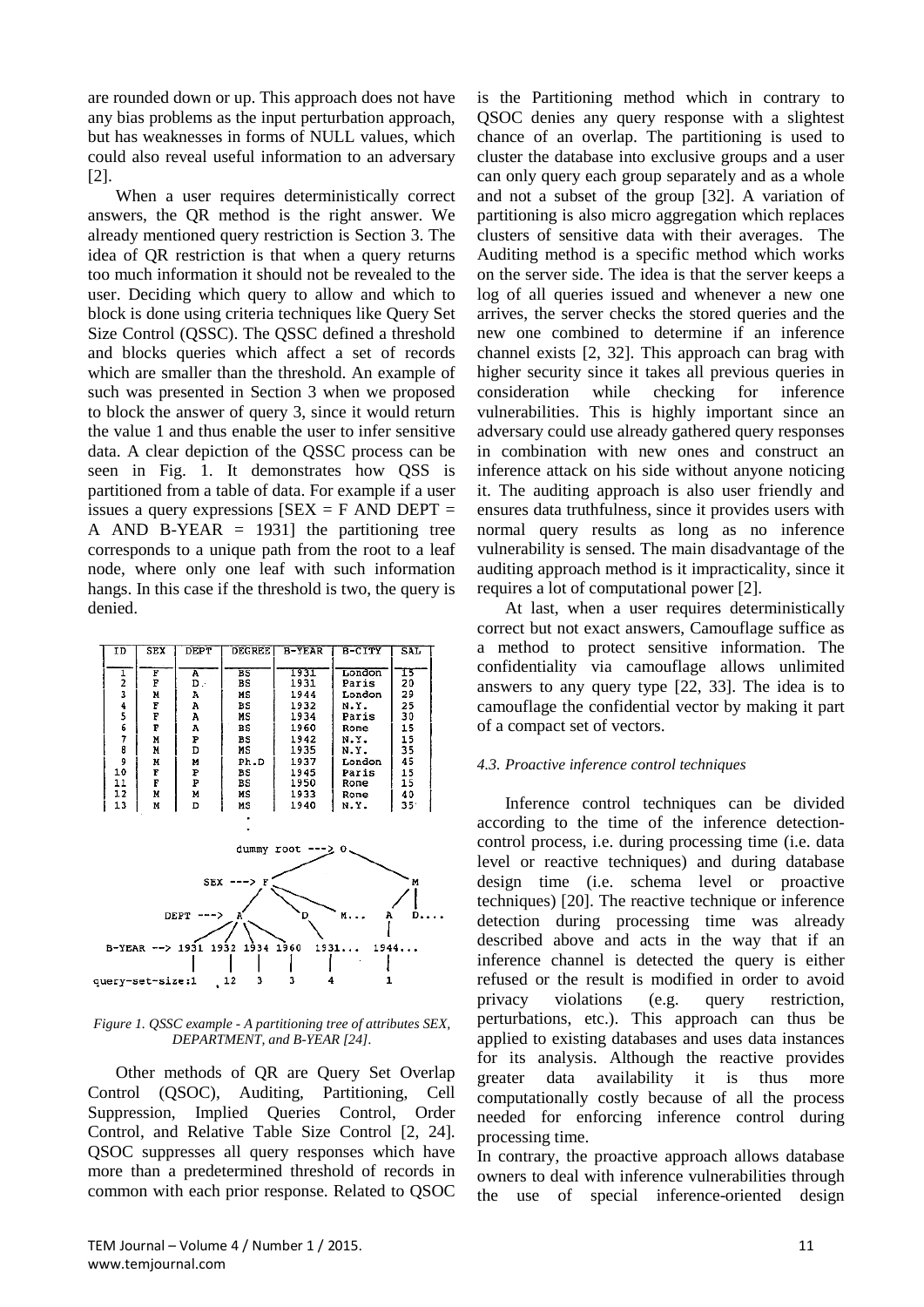guidelines [20]. These techniques used to avoid inference vulnerabilities are applied during design time and do not need to access real data. The proactive inference control techniques were firstly studied in the late 1980s by Hinke [20] for relational databases and by Su and Ozsoyoglu [34] for multivalued dependencies. It was then that second path inference detection was developed, which uses only database schema analysis, without some deep knowledge, to detect possible inference channels. The concept is called second path because the analysis tries to reveal if any inferring path is possible by using various types of JOINS on database tables. Su and Ozsoyoglu presented a so-called Merlin schema analysis system which was used by the AERIE project as a mechanization of inference detection using second-path analysis based on functional dependencies [20].



*Figure 2. Traditional inference control architecture [2].*

The AERIE project model was already described in Section 3. The problem with the proactive approach is the inflexibility and over classification of data [1]. The inflexibility comes into foreground when a database is already designed and deployed. Even if proactive inference detection at design time was conducted, it can happen that something was missed or neglected, or updates to the database schema take constantly place, etc. Such problems can be avoided by redesigning database schemas and by properly classifying attributes, but it is still unpractical und inflexible since changes usually also need to be made in applications and sometimes data gets duplicated and can lead to anomalies [19]. Furthermore, increasing the classification level of data can result in over-classification and thus reduce the availability of the same data.

Yip et al. showed that inference detection at schema level design level is inadequate [19, 35], meaning that although proactive inference controldetection approach is less computationally costly and user friendly than the reactive approach, the cost benefit ratio is still too high to rely only on it.

# *4.4. Inference Control Architecture*

A depiction of a traditional inference control architecture can be seen in Fig. 2 and was well described in [2]. The architecture of inference control usually consists of multiple policy modules which regulate the security of the database. Typically the inference control architecture resides on the server where the database is located, although other possibilities were also presented [2].

In Fig. 2 we can see that a typical architecture consists of three basic blocks, i.e. Database, ACM and Inference Control Module (ICM). Regardless of the inference control architecture type an Access Control Module (ACM) is always present, as the first line of defense. This can be a DAC or a MAC access control module, and their job is to regulate the user access privileges and permissions before any of the inference control begins. Any user request to the server is always firstly directed to the ACM, where the user is crosschecked with the AC Database in order to verify his/her legitimacy and permission for a specific request. The Access Control Database stores for each user his credentials and permissions which are regulated by a server administrator. After user's request (i.e. query) was verified by the ACM it is then forwarded to the ICM for further inspection of any inference channel treat. In this example the ICM consist of two blocks, i.e. an IC policy and a Query Log. Each query which is directed to the ICM for inspection is firstly saved to the Query Log and then checked for treats using the Inference Control Policy (ICP). Depending on the type of the ICP, different strategies (e.g. QSSC, QSOC, etc.) of inference control are used in combination with all previously queries saved in the Query Log. If the ICP does not find any inference treat, the user's query is than marked as safe and revealed to the user.

# **5. Emerging Inference problem**

In the last decade several new techniques attacking inference problem were proposed, e.g. using cardinality associations, incorporating imprecise and fuzzy database relations, employing functional dependencies, monitoring user activities, etc., but there is still no finite solution which covers the inference problem as a hole. Su and Ozsoyoglu showed that completely eliminating any precise inference is a NP-complete problem, marking it as a highly complex [36]. In addition, with the advancement of technology, including those of database structures, the rising numbers of collected data with the growing demand for data availability the inference problem shifts to the center of database security. New technology comes with new possibilities but also with undetected loopholes for possible exploitation, e.g. semi-structured databases, XML data structures, outsourcing, ontology, semantics, etc.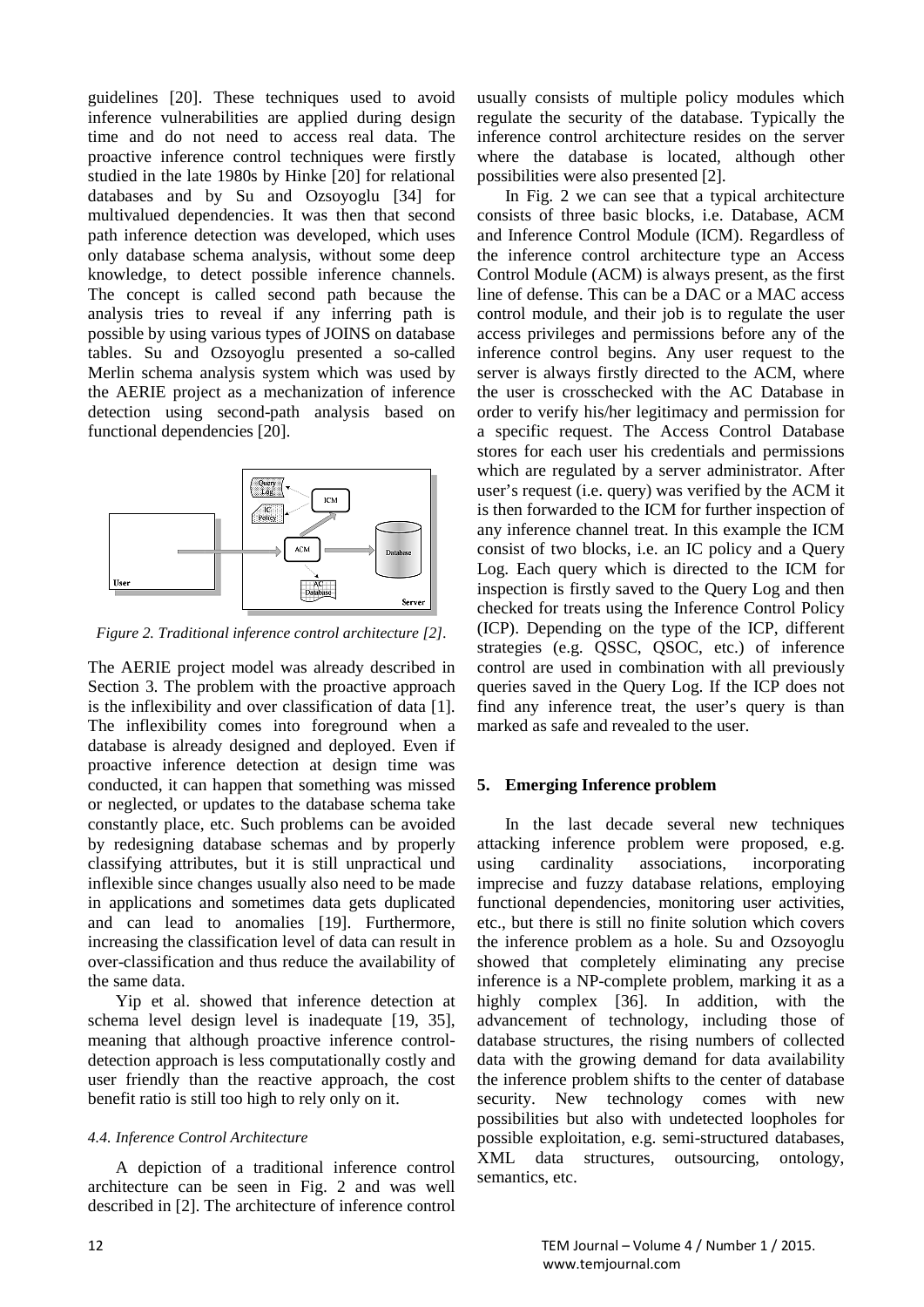#### *5.1. Encrypted Databases*

A simple example of such precise problem involving inference is the outsourcing of databases and the security of those. Since many companies handle their own databases, the size of those increases during time and companies choose to outsource those to external providers, because of cost and security benefits [5]. The problem with such approaches is the question, how to ensure data confidentiality and integrity while still being able to use the database effectively. A solution for such a scenario is encryption of the database before outsourcing it to the external company. Unfortunately, encrypting the database, means the database cannot be used effectively, and for such reasons additional index information is added in order to maintain the availability and effectiveness of the outsourced data. The indexing process has to be done carefully, because indexing should be related to real data good enough to enable effectiveness while executing queries, but not open doors for possible inference and linking attacks. The right balance between index efficiency and protection is thus very important but also hard to achieve [5]. As with all inference problems, we have to assume that an adversary is highly motivated and has deep domain and prior knowledge. Damiani et al. describe two scenarios which should be considered about a possible adversary's prior knowledge in relation to an encrypted database [5]. The first scenario is when an adversary is aware of the exact or approximate distribution of values in the original-unencrypted database in addition to knowing the encrypted database, meaning that even if the adversary does not know the right index-value correspondence; he/she can determine it by comparing their occurrences (e.g. values with the same number of occurrences are indistinguishable). The second scenario is when the adversary has both versions of databases, i.e. the encrypted and the original, hence is able to use already mentioned inference attacks to reveal private information.

#### *5.2. XML Databases and Semantic Web*

Extensible Markup Language (XML) is a markup language that defines document encodings in a format readable by humans and machines, and a XML database is a data structure which stores data in the XML format. In the last few years the adoption of XML in professional and business environment has highly increased [7]. Like all database structures, XML database also have to deal with security, hence information stored could be private, sensitive or personal and thus need to be protected from revealing. Securing XML databases can thus be an

important issue. A lot of scientific work emerged, which deals with access control for XML structures as a way of securing it, but none of it has addressed the problem of inference problem and the indirect access in XML structures [7]. The threats by inference in XML database are similar to other types of databases, but inference control methods for the traditional databases, which we described in the previous sections, cannot be applied on XML due to the flexibility of the formats and large-scale data availability. The structure of traditional (i.e. relational) databases is simple and fixed, hence structural information cannot be simply used for inferring sensitive information, whereby the structure of the XML databases is flexible and complex and labeled as ordered tree, making it easier for an adversary to use such structural information for inference [6].

Since data stored in today's databases has grown to vast dimensions it is often distributed or outsourced between multiple companies or organizations. Since XML databases are becoming more popular, some of this data is stored using such databases but with different XML formats or different security classifications. The problem with such scenarios emerge with the development of the Semantic Web, which raises new challenges in the security of XML, whereby ontology-based inference attacks emerge [7]. Adversaries can use the powerful reasoning abilities in order to disclose or infer sensitive information. An example of such is depicted in Fig. 3 where two XML documents have the same data but under different formats and security classification and as such could be used to induce ontology-based inference attacks.

|                                | XML Document 1 in Database A XML Document 2 in Database B |
|--------------------------------|-----------------------------------------------------------|
| $\langle$ ?xml version="1.0"?> | $\langle$ ?xml version="1.0"?>                            |
|                                |                                                           |
|                                |                                                           |
| <title>CA109</title>           | $<$ title > CA109 $<$ /title >                            |
| <author>John Smith</author>    | <writer>John Smith</writer>                               |
| <project>P987HY5</project>     | $<$ /paper >                                              |
| $\langle$ document $\rangle$   |                                                           |
| $\langle$ tool>                |                                                           |
|                                |                                                           |

*Figure 3.Example of two XML documents with the same data but under different format und security classification [7].*

Some solutions for inference problem in XML databases were proposed, but mainly for XML documents with the same format [7, 37]. To the best of our knowledge, three solutions were presents to address the ontology-based inference attacks problem in XML databases, i.e. the Oxsegin by Stoica and Farkas, Oxicde by Zhang and Semsie by Yang et al. [7, 37, 38]. Both Oxsegin and Oxicde try to detect replicated data under conflicting classifications, using multiple XML documents and the relationship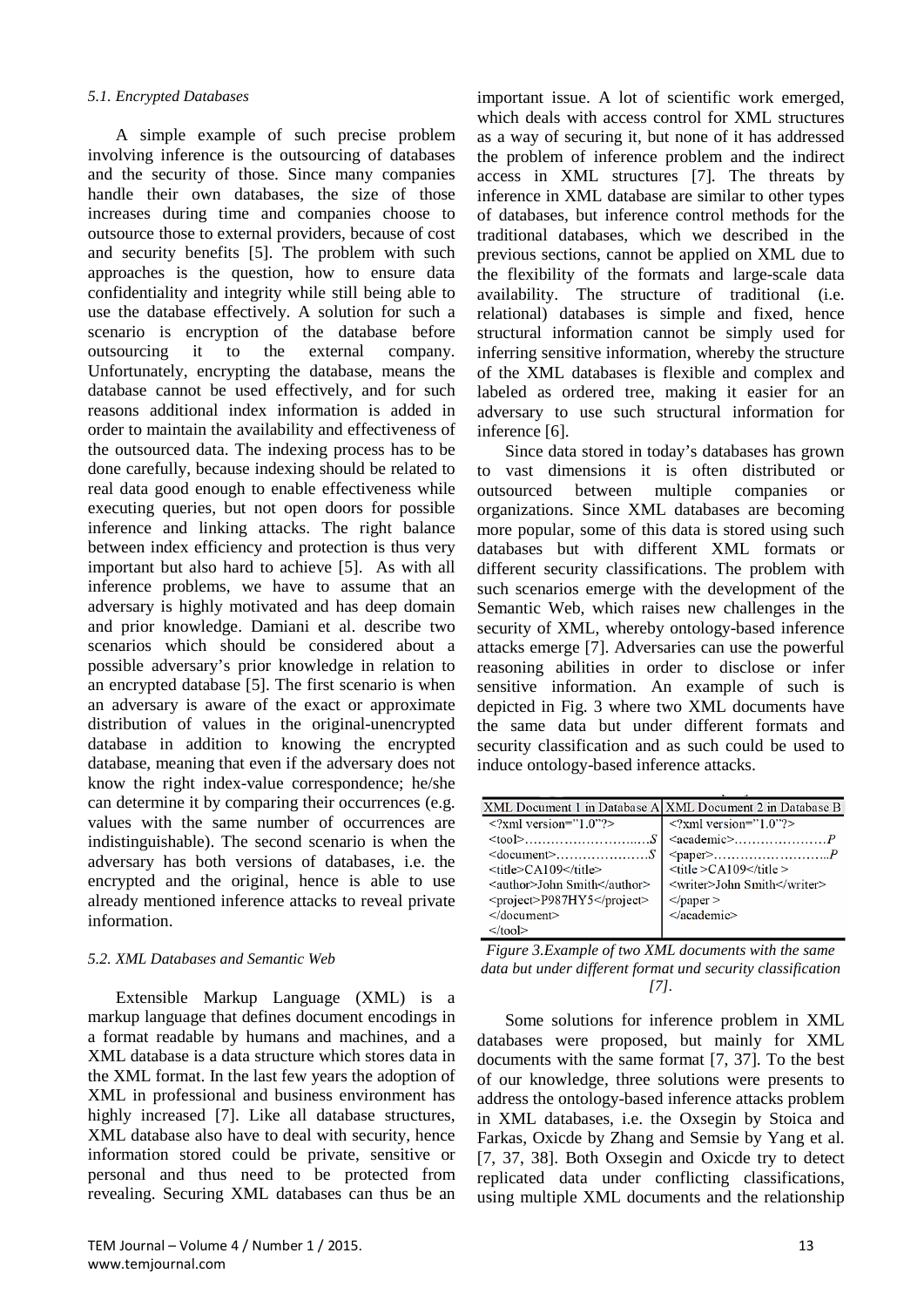in the ontology. After ontology equivalence between multiple XML documents has been done successfully, the indication of possible inference channels starts. The problem with both models is their inability to establish the correct correspondence between two elements under different syntax automatically, thus transferring the process to its users, making it highly time consuming. Semsie in contrary uses a multi-heuristic schema matching approach to deal with such problem, thus detecting possible inference channels automatically, without basing the detection on any manually pre-defined knowledge basis.

# **6. Conclusion**

When dealing with database security, our thoughts are usually focused on the access control and physical server security, i.e. direct access, and seldom on the possible indirect access, i.e. on inference channel vulnerabilities. In this paper we presented the complexity and dimension of the inference problem in different database structures. We showed that implementing only access control in order to secure data has proven inadequate; although in practice security administrators often use only such static security techniques. We showed that the problem of completely removing all possible inference is NP-complete and that a complete inference detection model for all database structures does not exist. Although completely eliminating inference is impossible, we presented some promising inference control techniques which a security administrator should have in mind.

Furthermore, through the paper, we tried to present a profile of a possible adversary who is highly motivated and leverages the inference vulnerabilities by having high domain-knowledge and skills, and uses broad spectrum of available resources. It is very important for every database administrator, to have such an adversary profile in mind, while engaging with the security of a database.

In recent years new technologies like XML, Semantic Web and ontology, came to surface and present new dimensions in the inference problem. As we have shown in this paper some work in this field has already been done, but is still in the cradle. Further research possibilities for tackling the inference problem emerge could be addressed, e.g. inference channels after database updates, collusion group inference attacks, Ontology-based inference attacks, etc.

# **References**

[1] V. Goyal, S.K. Gupta, M. Singh, A. Gupta. Auditing inference based disclosures in dynamic databases, Secure Data Management, Proceedings, 5159 (2008) 67-81.

[2] Y.J. Yang, Y.J. Li, R.H. Deng. New paradigm of inference control with trusted computing, Data and Applications Security Xxi, Proceedings, 4602 (2007) 243- 258.

[3] C. Farkas, A. Brodsky, S. Jajodia. Unauthorized inferences in semistructured databases, Information Sciences, 176 (2006) 3269-3299.

[4] D.G. Marks. Inference in MLS database systems, Ieee Transactions on Knowledge and Data Engineering, 8 (1996) 46-55.

[5] E. Damiani, S.D. di Vimercati, S. Foresti, P. Samarati, M. Viviani.Measuring inference exposure in outsourced encrypted databases, Quality of Protection: Security Measurements and Metrics, (2006) 185-195.

[6] K. Hashimota, K. Sakano, F. Takasuka, Y. Ishihara, T. Fujiwara. Verification of the Security against Inference Attacks on XML Databases, Ieice Transactions on Information and Systems, E92d (2009) 1022-1032.

[7] L. Yang, J.M. Xiao, L. Jing. Protecting XML databases against ontology-based inference attack, Cis: 2007 International Conference on Computational Intelligence and Security, Proceedings, (2007) 838-842.

[8] R. Heatherly, M. Kantarcioglu, B. Thuraisingham. Preventing Private Information Inference Attacks on Social Networks, Knowledge and Data Engineering, IEEE Transactions on, PP (2012) 1-1.

[9] Y. Ishihara, S. Ako, T. Fujiwara. Security against inference attacks on negative information in objectoriented databases, Ieice Transactions on Information and Systems, E88d (2005) 2767-2776.

[10] B. Thuraisingham. Security and privacy for multimedia database management systems, Multimedia Tools and Applications, 33 (2007) 13-29.

[11] R. Los. McDonalds Database Compromise - 3rd Party Lessons, in, hp.com, 2010.

[12] R.W. Neal. Chinese Hackers Infiltrate US Army Database, Compromise Safety Of Thousands Of Dams, in: International Business Times, 2013.

[13] M.J. Schwartz. Sony Reports 24.5 Million More Accounts Hacked, in: InformationWeek Security, 2011.

[14] G. Flood. Sony Slapped With \$390,000 U.K. Data Breach Fine, in: InformationWeek Security, 2013.

[15] G. Greenleaf. Global Data Privacy Laws: 89 Countries, and Accelerating, in: Queen Mary School of Law Legal Studies Research Paper No. 98/2012, 2012.

[16] T. Popeea, A. Constantinescu, L. Gheorghe, N. Tapus. Inference Detection and Database Security for a Business Environment, in: Intelligent Networking and Collaborative Systems (INCoS), 2012 4th International Conference on, 2012, pp. 612-617.

[17] T.S. Toland, C. Farkas, C.M. Eastman. The inference problem: Maintaining maximal availability in the presence of database updates, Computers & Security, 29 (2010) 88- 103.

[18] A. Baraani-Dastjerdi, J. Pieprzyk, B.-d.J. Pieprzyk, R. Safavi-Naini. Security In Databases: A Survey Study, in, 1996.

[19] R.W. Yip, K.N. Levitt. Data level inference detection in database systems, 11th Ieee Computer Security Foundations Workshop - Proceedings, (1998) 179-189.